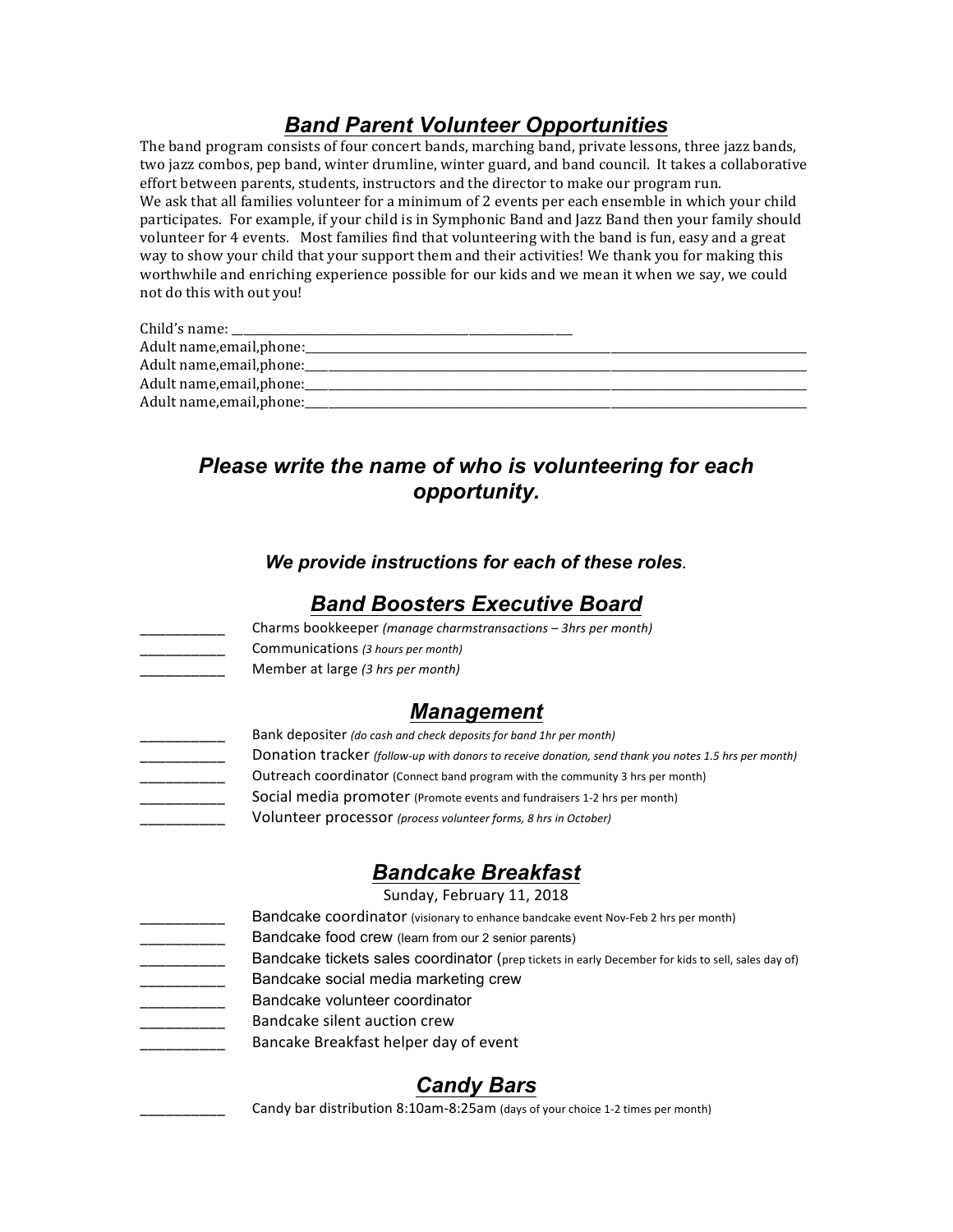|                             |                                                                 | <b>Concerts</b>          |         |                                                                                                               |  |
|-----------------------------|-----------------------------------------------------------------|--------------------------|---------|---------------------------------------------------------------------------------------------------------------|--|
|                             |                                                                 |                          |         | Reception coordinator (set-out treats, coordinate volunteers-1hr per concert)                                 |  |
|                             | $11/2$ , $12/11$ , $2/9$ and/or                                 |                          |         | 3/20,5/21                                                                                                     |  |
|                             | Uniform crew (assist with uniforms at concerts 1 hrs per event) |                          |         |                                                                                                               |  |
|                             | $11/2$ , $12/11$ , $2/9$ , and/or                               |                          |         | 3/20,5/21                                                                                                     |  |
|                             |                                                                 | <b>Cub Foods</b>         |         |                                                                                                               |  |
|                             |                                                                 |                          |         | Parent chaperone 4 hours 10am-2pm or 2pm-6pm (circle available dates)                                         |  |
| Oct. 28                     | Dec. 16                                                         |                          | Dec. 30 |                                                                                                               |  |
|                             |                                                                 |                          |         |                                                                                                               |  |
|                             |                                                                 | <b>Mattress Sale</b>     |         |                                                                                                               |  |
|                             |                                                                 | Saturday, November 18    |         |                                                                                                               |  |
|                             | Mattress sale co coordinator (Oct/Nov 3 hours)                  |                          |         |                                                                                                               |  |
|                             | Mattress sale volunteer coordinator (November 3 hours)          |                          |         |                                                                                                               |  |
|                             |                                                                 |                          |         | Mattress sale helper Saturday, November 18 (circle available times)                                           |  |
| 8am-11am                    | 11am-2pm                                                        | 2pm-5pm                  |         | 5pm-8pm                                                                                                       |  |
|                             |                                                                 | <b>School Store</b>      |         |                                                                                                               |  |
|                             |                                                                 |                          |         | Worker (circle desired times before school, after school, evening events)                                     |  |
|                             |                                                                 | <b>Spring Plant Sale</b> |         |                                                                                                               |  |
|                             |                                                                 |                          |         | Co-coordinator (learn from our senior parent - Jan. 2 hrs, April 3 hrs)                                       |  |
| Helper Friday, May 11, 2018 |                                                                 |                          |         |                                                                                                               |  |
|                             | (circle available times) 9am-12pm 12pm-3pm 3pm-6pm              |                          |         |                                                                                                               |  |
|                             | Volunteer coordinator (May 2 hours)                             |                          |         |                                                                                                               |  |
|                             |                                                                 | <b>Swing Dance</b>       |         |                                                                                                               |  |
|                             |                                                                 |                          |         | (please note this fundraiser is still in the development stage, we are hoping it will take place in December) |  |
| Co-coordinator              |                                                                 |                          |         |                                                                                                               |  |
|                             |                                                                 |                          |         |                                                                                                               |  |

- \_\_\_\_\_\_\_\_\_\_ Concessions
- Event worker
- \_\_\_\_\_\_\_\_\_\_ Tickets
	- Volunteer coordinator

# *Winter Competition*

*Feb. 17 & March 10*

Co-lead w/Amy Powers (help organize events  $2/17 & 3/10$ Concessions (we have extensive notes to pass to our new coordinator) Gym logistics (oversee warm-up rooms for competitions  $2/17 & 3/10$ ) Helper 3-4 hr shifts (circle available dates)  $2/17$  and/or  $3/10$ Hospitality (plan food for hospitality room for competitions  $2/17$  &  $3/10$ ) Team hosts (welcome teams and be their host 2/17 & 3/10) Ticket sales (learn the role from our senior parent 2/17 & 3/10)